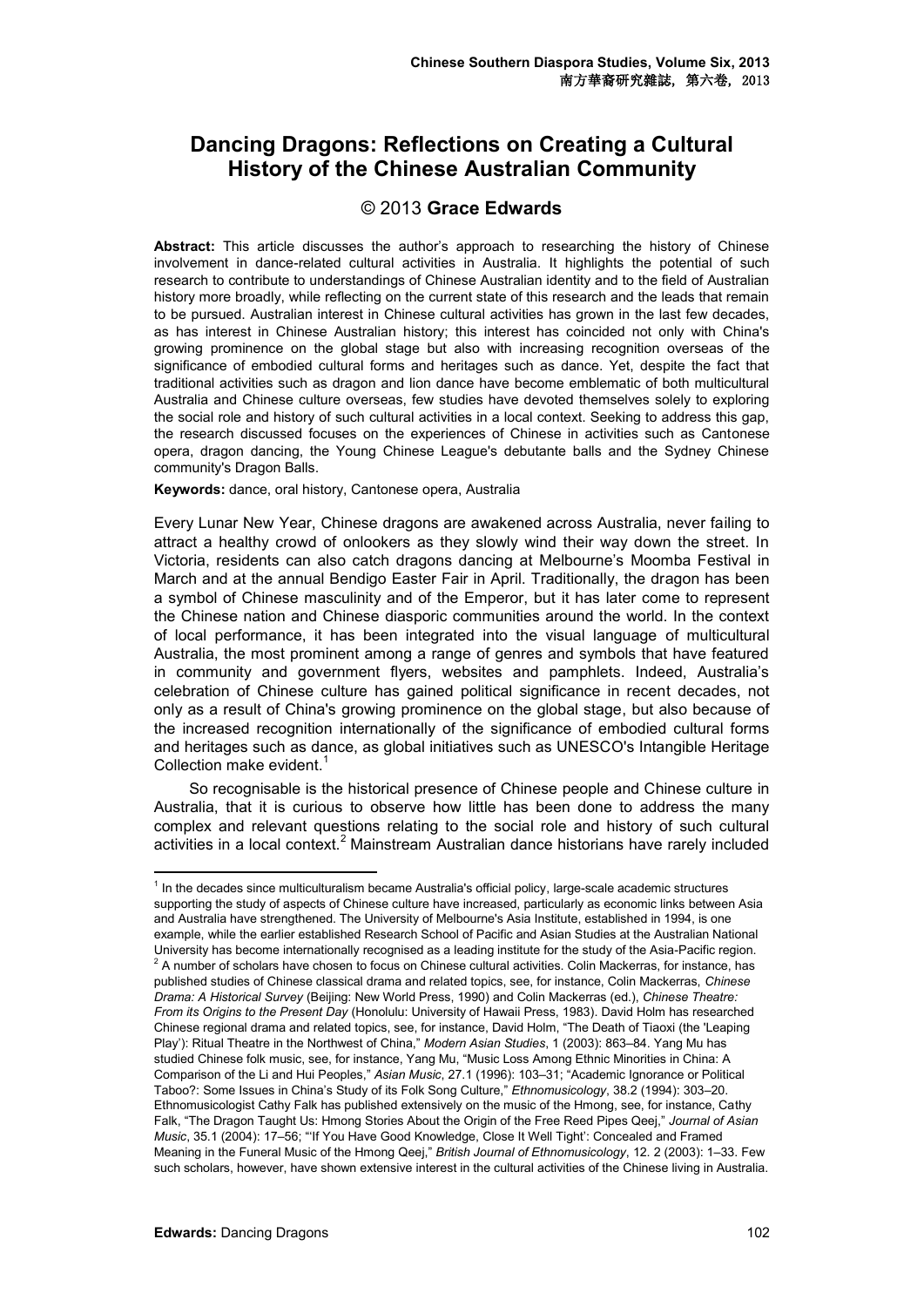the experiences of Chinese performers or students and only a handful of scholars have discussed aspects of Chinese socio-artistic culture in Australia in a more specialised context; those who have done so have generally chosen to focus on events after World War II, particularly in work since the 1980s, and many questions remain unanswered.<sup>3</sup> How, for example, have the local Chinese reworked inherited cultural forms such as dragon dance and Cantonese opera over the course of Australia's history, a history that has often called for resourcefulness and adaptation on the part of this community? In what ways and why has the public history of such activities been remembered and/or forgotten? What does this say about our present-day association of these activities with recent migration and the post-World War II era? Have local hybrid traditions such as Sydney's Dragon Balls garnered more or less attention than they merit, and how can an in-depth consideration of their historical role alter and inform our understanding of Chinese Australian identity? This article reflects on my approach to researching the history of Chinese Australian involvement in dance-related cultural activities, focusing on the experiences of Chinese in activities such as Cantonese opera, dragon dancing, the Young Chinese League's debutante balls, and the Sydney Chinese community's Dragon Balls. In particular, it will explore the complex relationship between the historian and her sources in the process of constructing a cultural history.

Following historian Jennifer Cushman's call in her 1984 paper "A Colonial Casualty" to "relocate the Chinese experience within the Chinese community itself", the current generation of historians has emphasised histories told from within the Chinese Australian community: stories of survival, friendship, adaptation and even love across racial lines*.* 4 The oral histories of Diana Giese, Morag Loh, Wendy Lowenstein and Janis Wilton have capitalised on the new openness of ageing members of the Chinese Australian community to record stories about early Chinese settlement that would otherwise have been lost.<sup>5</sup> Meanwhile*,* historians working in areas beyond living memory have developed a range of techniques to counter the scarcity and fragmented nature of archival sources created by the Chinese themselves; the writings of Jane Lydon and Keir Reeves have demonstrated the value of an interdisciplinary approach to historical questions, utilising both archaeological evidence and documentary sources to piece together the respective histories of the early twentieth century Chinese hub, Sydney's Rocks, and the nineteenthcentury Mount Alexander gold field. $6$  The localised scope of these histories  $-$  also the hallmark of Barry McGowan's study of Chinese migration and settlement in the Riverina and Murray regions, *Tracking the Dragon*, and Janis Wilton's history of the Chinese in

 3 Lynn Fisher, for instance, discussed the experience of Susan Wang, a popularly acclaimed Chinese dance artist and post-war migrant who has faced difficulties with restrictive funding criteria attached to multiculturalism, while Gary Lester focused his research on the acclaimed choreographer Kai Tai Chan; see Lynn Fisher, "From Cultural Revolutionary Dancer to Sandgroper Choreographer: The Transformation of Susan Wang," in *Chinese in Australia and New Zealand: A Multidisciplinary Approach*, ed. Jan Ryan (New Delhi: New Age International Publishers Wiley Eastern, 1995), pp. 54–8; Gary Lester, "Kai Tai Chan: A Different Path", Ph. D. thesis, Deakin University, 2000.

<sup>4</sup> Jennifer W. Cushman, "A 'Colonial Casualty': The Chinese Community in Australian Historiography," *Asian Studies Association of Australia Review*, 7 (1984): 100–13.

<sup>5</sup> Diana Giese, *Astronauts, Lost Souls and Dragons: Voices of Today's Chinese Australians* (St Lucia: University of Queensland Press, 1997); Diana Giese and National Library of Australia, *Beyond Chinatown: Changing Perspectives on the Top End Chinese Experience* (Canberra: National Library of Australia, 1995); *Survival and Celebration: An Insight into the Lives of Chinese Immigrant Women, European Women Married to Chinese and Their Female Children in Australia from 1856 to 1986* (Melbourne: M. Loh and C. Ramsay, 1986); Wendy Lowenstein, *The Immigrants* (Ringwood, Vic: Penguin, 1991); Janis Wilton, "Chinese Voices, Australian Lives: Oral History and the Chinese Contribution to Glen Innes, Inverell, Tenterfield and Surrounding Districts During the First Half of the Twentieth Century", Ph. D. thesis, University of New England, 1996.

<sup>6</sup> Jane Lydon, *"Many Inventions": The Chinese in the Rocks, Sydney 1890–1930* (Clayton, Vic: Monash University, Department of History, 1999); Jane Lydon, "The Chinese Community in The Rocks Area of Sydney: Cultural Persistence and Exchange," in *The Overseas Chinese in Australasia: History, Settlement and Interactions: Proceedings*, ed. Henry Chan, Ann Curthoys and Nora Chiang (Taipei: Interdisciplinary Group for Australian Studies; Canberra: National Taiwan University and Centre for the Study of the Chinese Southern Diaspora, 2001), pp. 17–24, 152–3; Keir Reeves, "A Hidden History: The Chinese on the Mount Alexander Diggings, Central Victoria, 1851–1901," Ph. D. thesis, University of Melbourne, 2006.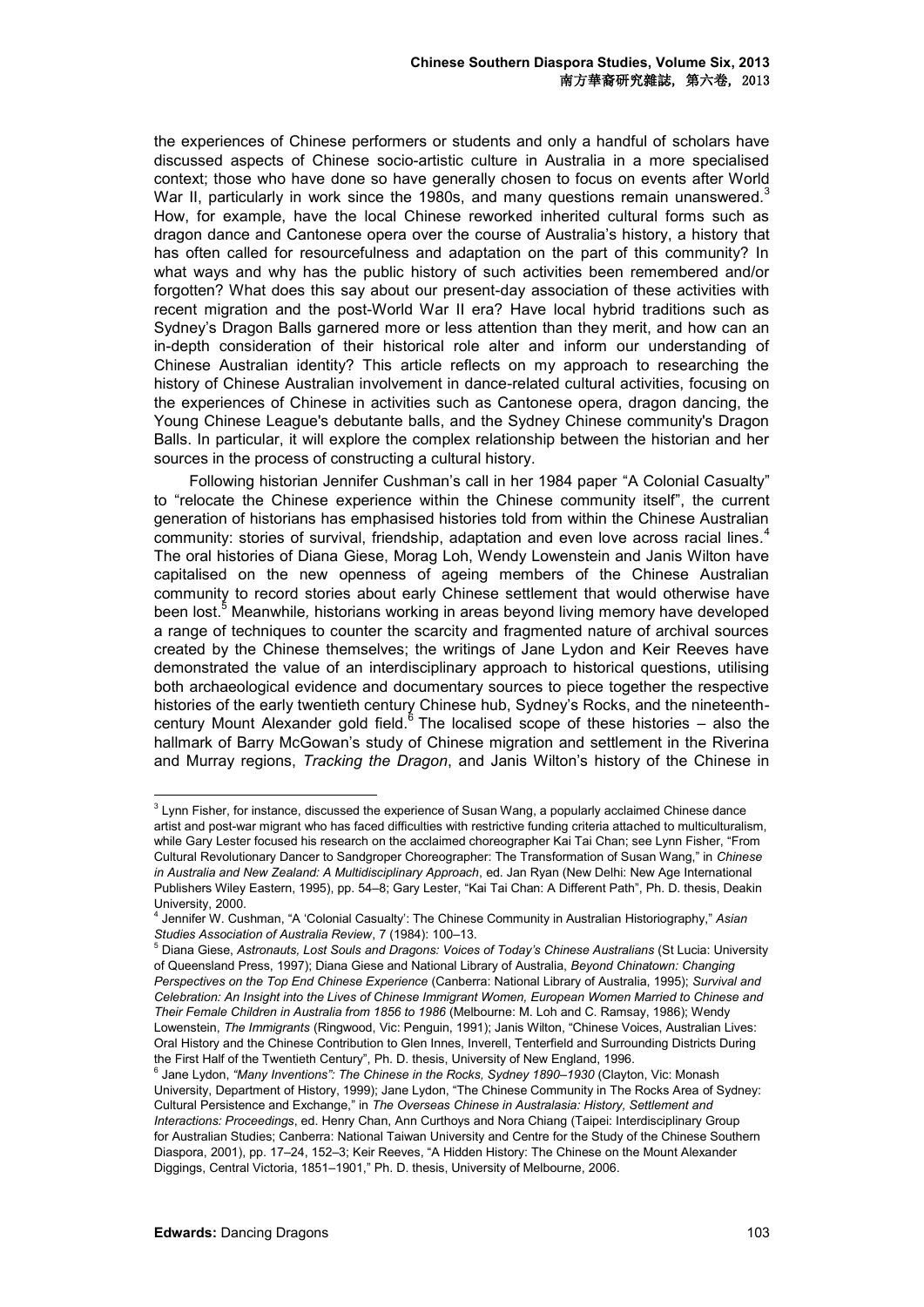regional New South Wales, *Golden Threads* – has proven a highly effective way for scholars of Chinese Australian history to overcome the issue of source material.<sup>7</sup> Still others, notably Kate Bagnall and John Fitzgerald, have gone back to the archives to retrieve Chinese voices hidden among the records.<sup>8</sup> Perhaps the most famous history of this kind is Fitzgerald's *Big White Lie*, published in 2007, in which he argues successfully against writers such as Keith Windschuttle in emphasising the democratic "Australian" spirit exhibited in the petitions, letters and articles left behind by the Chinese. <sup>9</sup> Together, these approaches have recovered much of the richness of the Chinese Australian narrative.

The powerful window into this history that engagement with Chinese cultural activities can offer has become better acknowledged with the establishment of the Museum of Chinese Australian History in Melbourne and the Golden Dragon Museum in Bendigo.<sup>10</sup> The importance of the late nineteenth-century processional and musical collections of the Golden Dragon Museum, which include the world's oldest processional dragon and costumes used by the Chinese in the 1882 Bendigo Easter Fair, has encouraged museum staff and researchers to study these collections in detail. Associated community history societies and their publications have also added to both public and scholarly awareness of the histories of specific Chinese communities within Australia. The fruitful partnership of these organisations with scholars interested in aspects of Chinese social life can be seen in Amanda Rasmussen's research on the Bendigo Easter Fair and Tsanhuang Tsai's research into the Golden Dragon Museum's musical collections.<sup>11</sup> Outside of these institutions, Harold Love's 1985 study of Chinese theatres in Victoria remains a groundbreaking contribution in this area, while John Fitzgerald, Jan Ryan and Mei-fen Kuo have all made equally important, though less specialised, contributions to the history of the cultural activities of the Chinese.<sup>12</sup> Related studies on Chinese religious practices and temples in Australia by Toylaan Ah Ket, Hu Jin Kok and Gordon Grimwade have also contributed valuable information about the ways in which the Chinese perceived their world and contextualised their rituals and cultural activities.<sup>13</sup> When considered alongside studies from fields as diverse as economics and digital art and media, they constitute a considerable body of literature such that Chinese Australian historians can no longer claim that the field is undervalued or neglected.<sup>14</sup>

Museum, 2010); *Chinese Procession: Easter in Bendigo* (Bendigo: Golden Dragon Museum, 2003).

 $\overline{a}$ 

<sup>7</sup> Barry McGowan, *Tracking the Dragon: A History of the Chinese in the Riverina* (Wagga Wagga: Museum of the Riverina, 2010); Janis Wilton, *Golden Threads: The Chinese in Regional New South Wales, 1850–1950* (Armidale: New England Regional Art Museum in association with the Powerhouse Museum, 2004). <sup>8</sup> Kate Bagnall, "Golden Shadows on a White Land: An Exploration of the Lives of White Women Who Partnered

Chinese Men and Their Children in Southern Australia, 1855-1915," Ph. D. thesis, University of Sydney, 2006; John Fitzgerald, *Big White Lie: Chinese Australians in White Australia* (Sydney: University of New South Wales Press, 2007).

<sup>9</sup> Fitzgerald, *Big White Lie*; Keith Windschuttle, *The White Australia Policy* (Paddington: Macleay Press, 2004). <sup>10</sup> See, for instance, Bendigo Chinese Association & Golden Dragon Museum, *The Golden Dragon Museum Presents the 1880s Processional Regalia of the Bendigo Chinese Association* (Bendigo: Golden Dragon

<sup>11</sup> Amanda Rasmussen, "Networks and Negotiations: Bendigo's Chinese and The Easter Fair," *Journal of Australian Colonial History*, 6 (2004): 79–92. Tsanhuang Tsai's work on *"*Relational Instruments: How Bendigo's Past Soundscape is Shaping its Present and Future" is yet to be published, see http://hrc.anu.edu.au/2011 visiting-fellows, accessed 14 December 2011.

<sup>12</sup> Harold Love, "Chinese Theatre on the Victorian Goldfields, 1858–1870," *Australasian Drama Studies*, 3.2 (1985): 45–86; Fitzgerald, *Big White Lie*, pp. 115–26; Jan Ryan, *Chinese Women and the Global Village* (St Lucia: University of Queensland Press, 2003); Mei-fen Kuo, "Making Chinese Australia: The Role of Sydney Chinese Community, 1892-1912," Ph.D. thesis, La Trobe University, 2008.

<sup>13</sup> Toylaan Ah Ket, *Chinese Religious Practice in Sydney, 1850-1981: Changes to Traditions in the 20th Century Resulting from Encounters with Australian Culture and Christianity* (Melbourne: Chinese Museum, 1999); Gordon Grimwade, Cairns Museum and Cairns Historical Society, *Lit Sung Goong: Chinese Religious Practices in Cairns, North Queensland*, Records of Cairns Museum No. 2 (Cairns: Cairns Museum, 1985); Hu Jin Kok, *Chinese Temples in Australia: Hall of the Ranking Sages*, vol. 4 (Bendigo: Bendigo Golden Dragon Museum, 2005).

<sup>14</sup> As a starting point, see, for instance, Tseen Khoo (ed), *Locating Asian Australian Cultures* (London and New York: Routledge, 2008) and Helen Gilbert, Tseen Khoo and Jacqueline Lo (eds), *Diaspora: Negotiating Asian-Australia* (Brisbane: University of Queensland Press, 2000).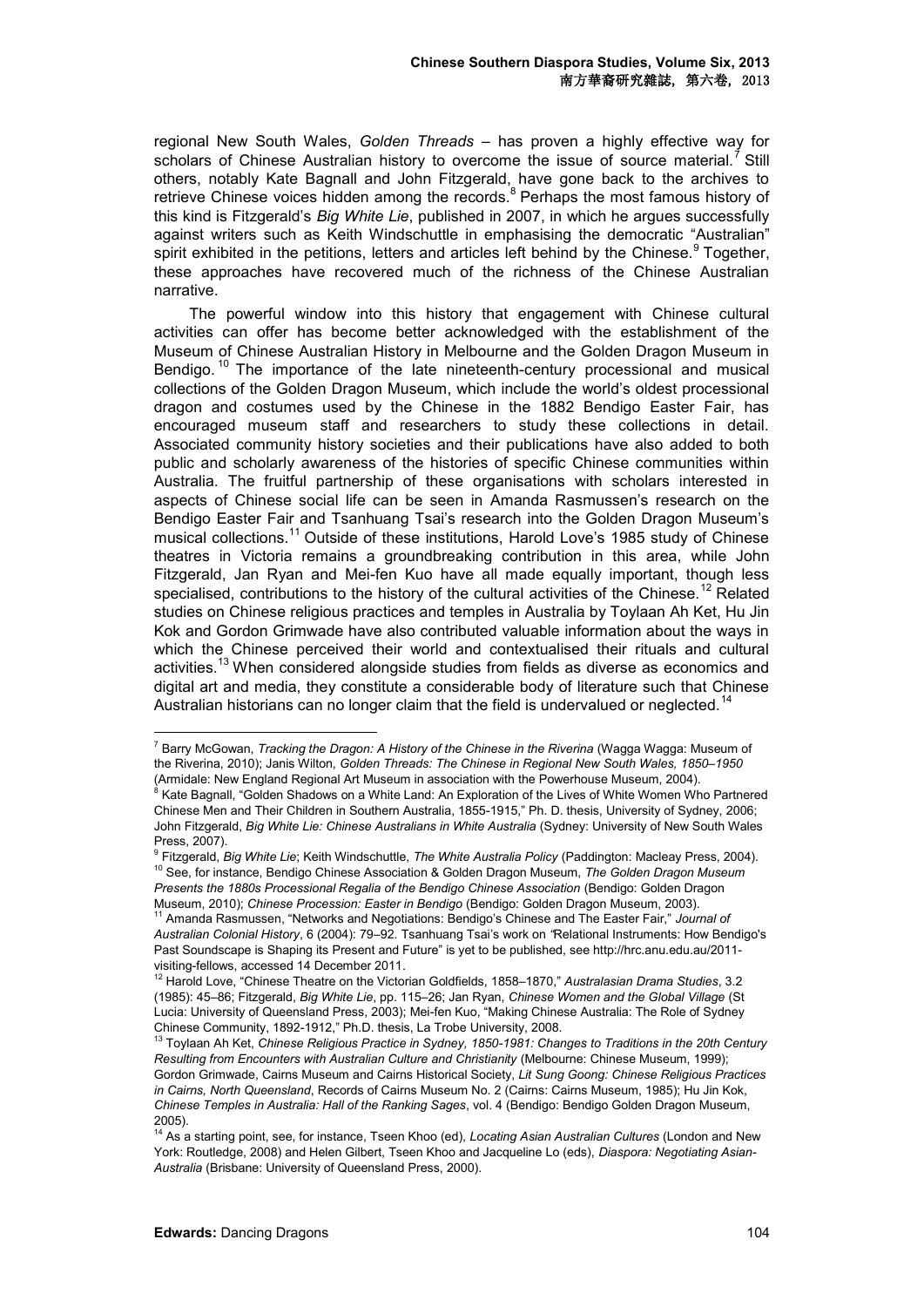Given these relatively recent developments,  $15$  the continued lack of inclusion of Chinese dance traditions within mainstream artistic narratives becomes difficult to explain. Early histories of dance in Australasia, perhaps unsurprisingly, tended to emphasise a European dance heritage. Edward Pask's important *Enter The Colonies Dancing* (1979), for instance, primarily features ballet, while Nell Challingsworth's *Dancing Down the Years* (1978) focuses on nineteenth-century European-style balls and dance parties.<sup>16</sup> Maurice Hurst's *Music and the Stage in New Zealand*, meanwhile, gives a popular account of nineteenth and early twentieth century entertainments such as vaudeville, ballet, song and pantomime. <sup>17</sup> However, more recent dance histories frequently mention the pioneering influence of the post-war Jewish refugees who brought their expressionist modern dance traditions with them, and acknowledge the local significance of importations such as American jazz and the Argentinean tango.<sup>18</sup>

Interest in indigenous dance forms in both Australia and New Zealand has also grown since the 1970s. The Maori Action Song has received scholarly attention from dance anthropologist Jennifer Shennan and the ever-iconic haka has received attention more recently from Wira Gardner.<sup>19</sup> Kapa Haka is now a standard subject in many high schools around New Zealand and there are also courses available at major tertiary institutions such as the University of Auckland, as well as in the private sector.<sup>20</sup> Paul Diamond's biography of New Zealand's most famous Maori dance figure, Makureti (Maggie) Papakura, offers a welcome biographical contribution to the history of New  $Z$ ealand dance.  $21$  In Australia, the profile of indigenous companies, most notably Bangarra Dance Theatre, has increased popular interest in indigenous dance and notable scholarly contributions have come from Amanda Card and Raymond Stanley Robinson.<sup>22</sup>

The absence of the Chinese within this literature seems quite at odds with the movement of dance studies away from Anglo-centric narratives – if the Chinese represent the largest non-indigenous, non-European migrant group in Australasia and one of the

<sup>15</sup> Prior to the most recent decade, topics such as migration and settlement, assimilation, and stories of violence and discrimination were the major focus of Australasian scholars studying the Chinese, see C. Y. Choi, *Chinese Migration and Settlement in Australia* (Sydney: Sydney University Press, 1975); C. F. Yong, *The New Gold Mountain: The Chinese in Australia, 1901–1921* (Richmond: Raphael Arts, 1977); Myra Willard, *History of the White Australia Policy to 1920*, 2nd ed. (Melbourne: Melbourne University Press, 1967); Bickleen Ng Fong, *The Chinese in New Zealand: A Study in Assimilation* (Hong Kong: Hong Kong University Press, 1959); Nigel Murphy, *The Poll-Tax in New Zealand* (Wellington, N.Z: Office of Ethnic Affairs, Department of Internal Affairs, 2002); Nigel Murphy, *Guide to Laws and Policies Relating to the Chinese in New Zealand 1871–1997* (Wellington, N.Z.: New Zealand Chinese Association, 2008); Kathryn Cronin, *Colonial Casualties: Chinese in Early Victoria* (Melbourne: Melbourne University Press, 1982).

 $\overline{a}$ 

<sup>16</sup> Edward H. Pask, *Enter the Colonies, Dancing: A History of Dance in Australia, 1835–1940* (Melbourne: Oxford University Press, 1979); Nell Challingsworth, *Dancing Down the Years: The Romantic Century in Australia* (Melbourne: Craftsman Press, 1978).

<sup>17</sup> Maurice Hurst, *Music and the Stage in New Zealand: A Century of Entertainment, 1840–1943* (Auckland: Charles Begg, 1944).

<sup>18</sup> See, for instance, Pask, *Enter the Colonies, Dancing*; Challingsworth, *Dancing Down the Years*; Jordan Beth Vincent, "In Pursuit of a Dancing 'Body': Modernity, Physicality and Identity in Australia, 1919 to 1939," Ph. D. thesis, University of Melbourne, 2009.

<sup>19</sup> Jennifer Shennan, *The Maori Action Song: Waiata a Ringa, Waiata Kori, no Whea Tenei Ahua Hou?* (Wellington: New Zealand Council for Educational Research, 1984); Wira Gardner, *Haka: A Living Tradition*  (Auckland: Hodda Moa Beckett, 2002).

 $^{20}$  See, for instance, The University of Auckland, "Maori Studies," course guide, available online at http://artsfaculty.auckland.ac.nz/courses/?Subject=MAORI, accessed 15 August 2011.

<sup>&</sup>lt;sup>21</sup> Tara Jahn-Werner, *Dance: The Illustrated History of Dance in New Zealand (Auckland: Random House,* 2008); Paul Diamond, *Makureti: Taking Maori to the World* (Auckland: Random House, 2007).

 $^{22}$  Raymond Stanley Robinson et al., "Dreaming Tracks: History of the Aboriginal Islander Skills Development Scheme, 1972–1979 – Its Place in the Continuum of Australian Indigenous Dance and the Contribution of its African American Founder, Carole Y. Johnson," Ph. D. thesis, University of Western Sydney, 2000; Amanda Card, "From Aboriginal Dance to Aboriginal Dancing: The Appropriation of the Primitive in Australian Dance," in *Proceedings of the Society of Dance History Scholars* (Minneapolis: University of Minnesota Press, 1996).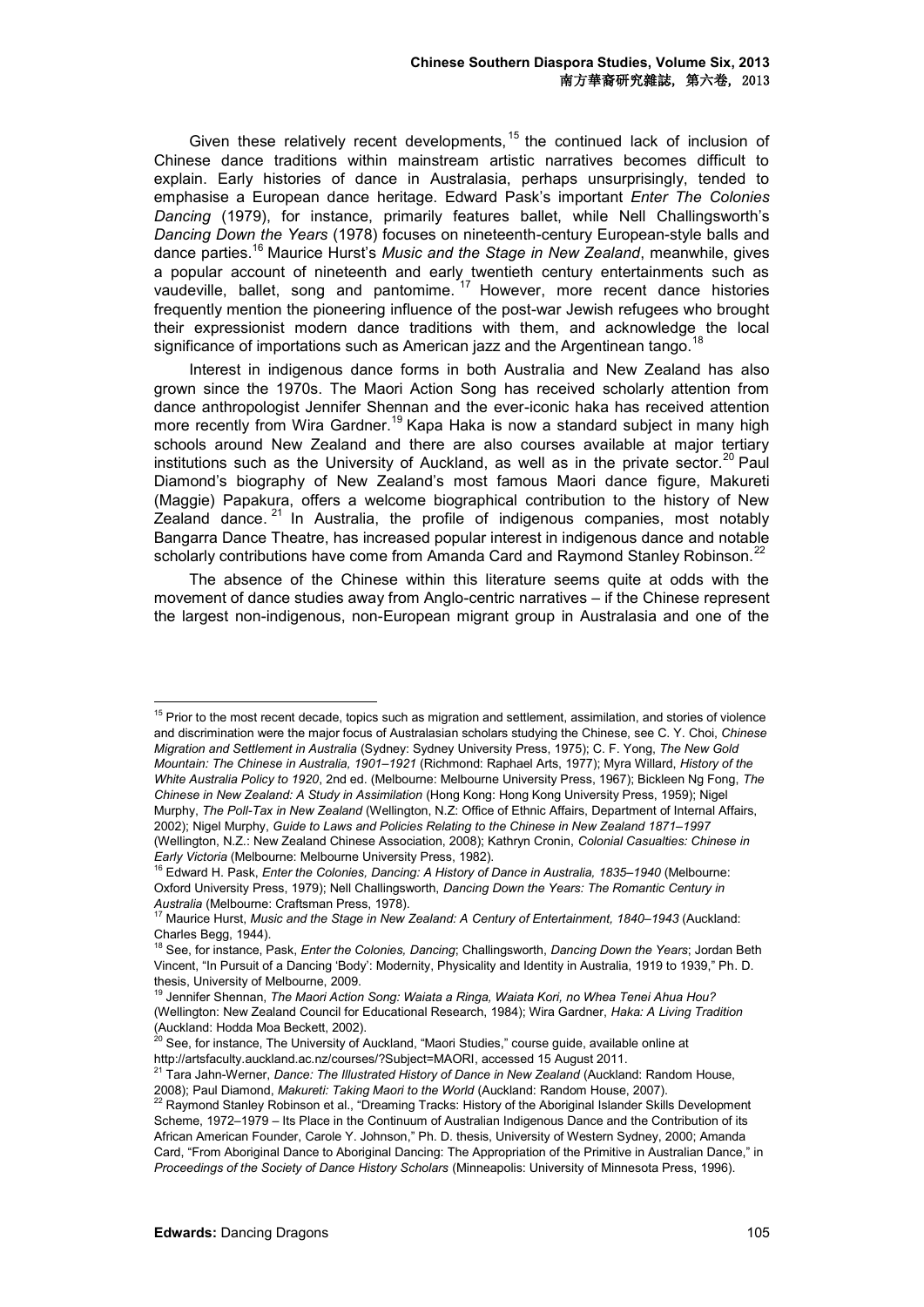most historically significant, why do the Chinese not seem to merit even a cursory mention in local dance histories? $2^{23}$ 

I suggest that while the historical presence of the Chinese in Australia is becoming more well known, Chinese culture is still seen as foreign, both geographically and psychologically. The anthropological interest in indigenous dance cultures notwithstanding, the legacy of White Australia is arguably present in the tendency to assume greater kinship with lighter-skinned white migrant cultures while relegating often longstanding non-European migrant traditions to the status of "ethnic history".<sup>24</sup> Historical Western depictions of the Orient remain influential in contemporary discourses concerning the Chinese diaspora. While dragon dances and annual festivals celebrate Chinese culture, they are generally viewed as portals into a distant and exotic world.<sup>25</sup> School groups are attracted by the opportunity to learn about the traditional customs and history of China, which seem to bear little direct relevance to their own lives except as a point of curiosity; the fact that these traditions have been adapted for performance within contemporary Australia, are funded by Australian organisations and often involve non-Chinese participants and organisers is temporarily forgotten.

For me, taking on the task of recovering the cultural history of the Chinese Australian community has generated deep reflection about what such a history should include. Simply narrowing down my choice of dance events proved a difficult task, for in the process of selection I became highly aware of my role in promoting a particular view of Chinese Australian identity. Should I include traditional Chinese genres such as Cantonese opera despite the fact that to Western scholars such a genre does not fit neatly into the category of dance? Should I include Western traditions such as ballet, jazz and social dance in a history of the Chinese? How do I decide which genres are the most worthy of study and which will help create the most nuanced depictions of Chinese Australian experiences? My decision to cover an unusually large period of time (about a hundred years) hopes to draw attention to the varied and changing nature of identities within the Chinese community. I tackle this breadth by adopting a case study approach, narrowing my focus to three specific traditions I have deemed most historically significant to the Chinese community: nineteenth-century Cantonese opera in Victoria, debutante balls in the White Australia era and the longstanding dragon dance, along with its accompanying processions.

Jan Ryan, writing in 1995, contended that the myth of a single Chinese identity, as opposed to a single Australian identity, is still pervasive and prevents the contrasting and multidimensional experiences of Chinese people from being appreciated.<sup>26</sup> Zhengting Wang's history of Chinese music in Victoria, currently the only scholarly history of its kind, appears to support Ryan's claim, restricting its scope only to traditions deemed to be

 $23$  Cantonese opera arrived in Australia in 1858 at the latest, dragon dance has delighted audiences in the Antipodes since at least the late nineteenth century, and both the Sydney and Melbourne Chinese debutante balls, which began in the late 1930s, can claim to have lasted almost continuously until the 1970s and 1980s respectively. Love, "Chinese Theatre on the Victorian Goldfields, 1858–1870"; Rasmussen, "Networks and Negotiations: Bendigo's Chinese and The Easter Fair"; "Young Chinese League debutante balls," Chinese-Australian Historical Images in Australia, available online at

http://www.chia.chinesemuseum.com.au/biogs/CH00105b.htm, accessed 10 April 2012; d/Lux/Media Arts in association with 4A Centre for Contemporary Asian Art, the Powerhouse Museum and the Project Factory; "Dragon Balls," China Heart website, available online at http://www.chinaheart.org.au/flow-7.3.php, accessed 10 April 2012. Note that the Dragon Festival Ball continued at least several years longer than the end date listed on the China Heart website, and I have interviewed debutantes who have participated as late as 1976.

<sup>24</sup> Gavin W. Jones, "White Australia, National Identity and Population Change," in *Legacies of White Australia: Race, Culture and Nation*, ed. Laksiri Jayasuriya, David Walker and Jan Gothard (Crawley: University of Western Australia Press, 2003), p. 114.

 $^{25}$  The British fascination with China first saw a peak in the eighteenth century with the large-scale trade and consequent importation of silks, tea and luxury items. Another wave of interest followed the Opium War and again in the 1920s and 30s. For a more in-depth discussion on this topic, see David Porter, *The Chinese Taste in Eighteenth-Century England* (Cambridge and New York: Cambridge University Press, 2010).

<sup>&</sup>lt;sup>3</sup> Jan Ryan, "Chinese Australian History," in *Creating Australia: Changing Australian History*, ed. Wayne Hudson and Geoffrey Bolton (Sydney: Allen & Unwin, 1997), p. 73.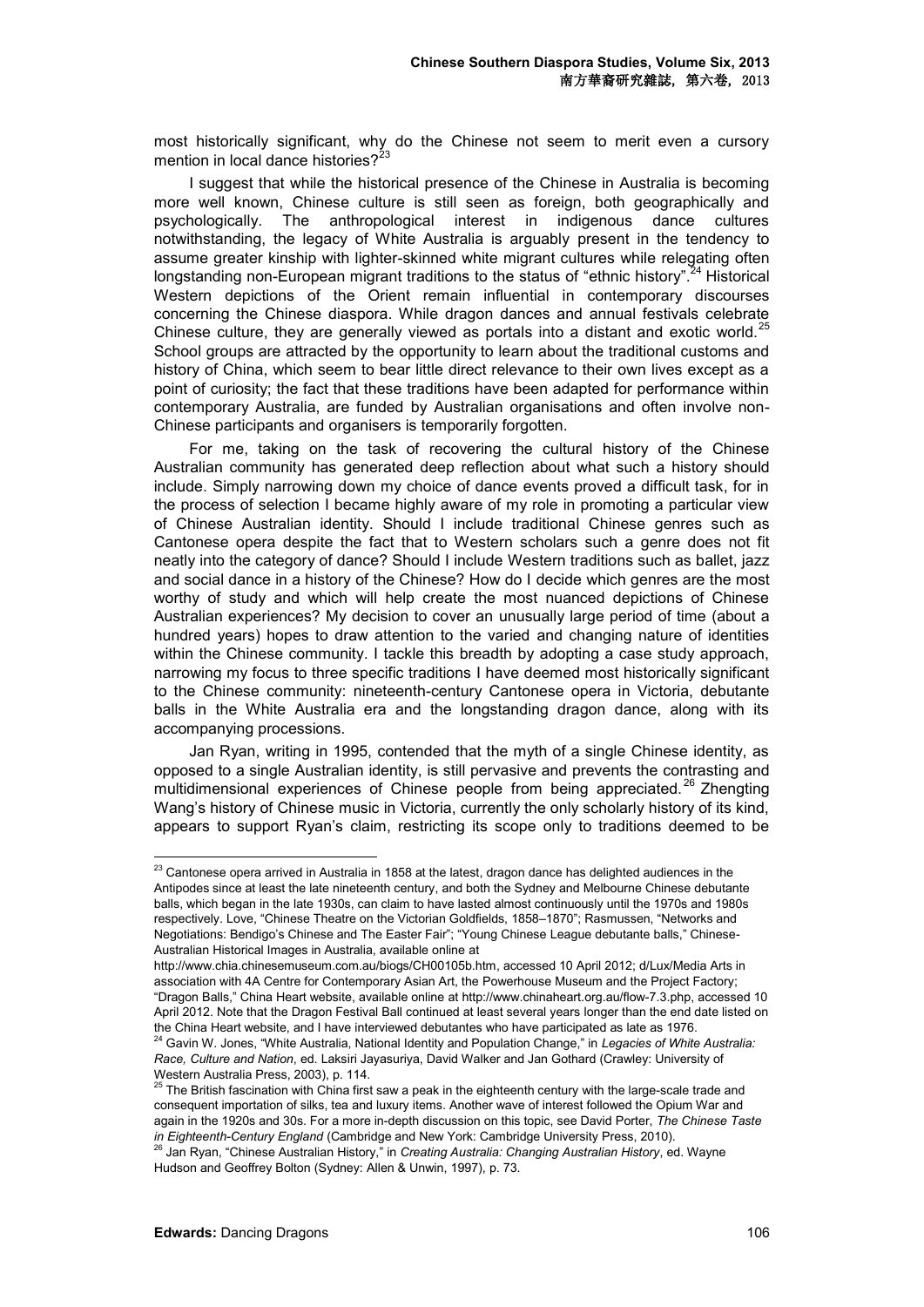typically "Chinese".<sup>27</sup> The relatively low level of awareness of Chinese involvement in non-traditional Chinese activities also supports this conclusion. Despite the popularity and longevity of the debutante ball tradition within the Chinese community, for instance, the tradition has only received cursory treatment in the historical literature, generally as an example of the Westernised tendencies of second and third generation Chinese growing up during the White Australia period.<sup>28</sup> While it might be tempting to dismiss a tradition such as the Chinese debutante balls as frivolous, a naive form of Western imitation or as a "fantasy*"* of assimilation*,* <sup>29</sup> the longevity of the tradition suggests that it in fact served multiple important purposes. Because of this, I have chosen to discuss the historical significance and role played by the balls within the Chinese community at length, despite the ritual's more familiar association with British tradition. My work can therefore best be understood as a history of the Chinese community's engagement with dance (in the broadest sense) in Australia, rather than a local history of "Chinese dance".



## **"Chinese Dramatic Characters,"** *Australian Monthly Magazine***, October 1865, p. 88**

My unusual approach necessarily means that my research methods must vary to suit the period on which I am focusing. Interested colleagues and members of the public often assume my major primary source will be actual dances; however, this is neither feasible nor appropriate. Dances are by nature ephemeral and the performances discussed in my thesis are long gone. Historians working in the fields of music history, literary history and art history will usually have at least a score, image or written piece as a basis for their investigations; for the most part, however, I am not in that position and

<sup>27</sup> Zhengting Wang, *Chinese Music in Australia – Victoria: 1850s to mid-1990s* (Melbourne: Australia Asia Foundation, 1997).

<sup>28</sup> Ryan, *Chinese Women*, pp. 135 and 142.

 $29$  ibid, p. 142.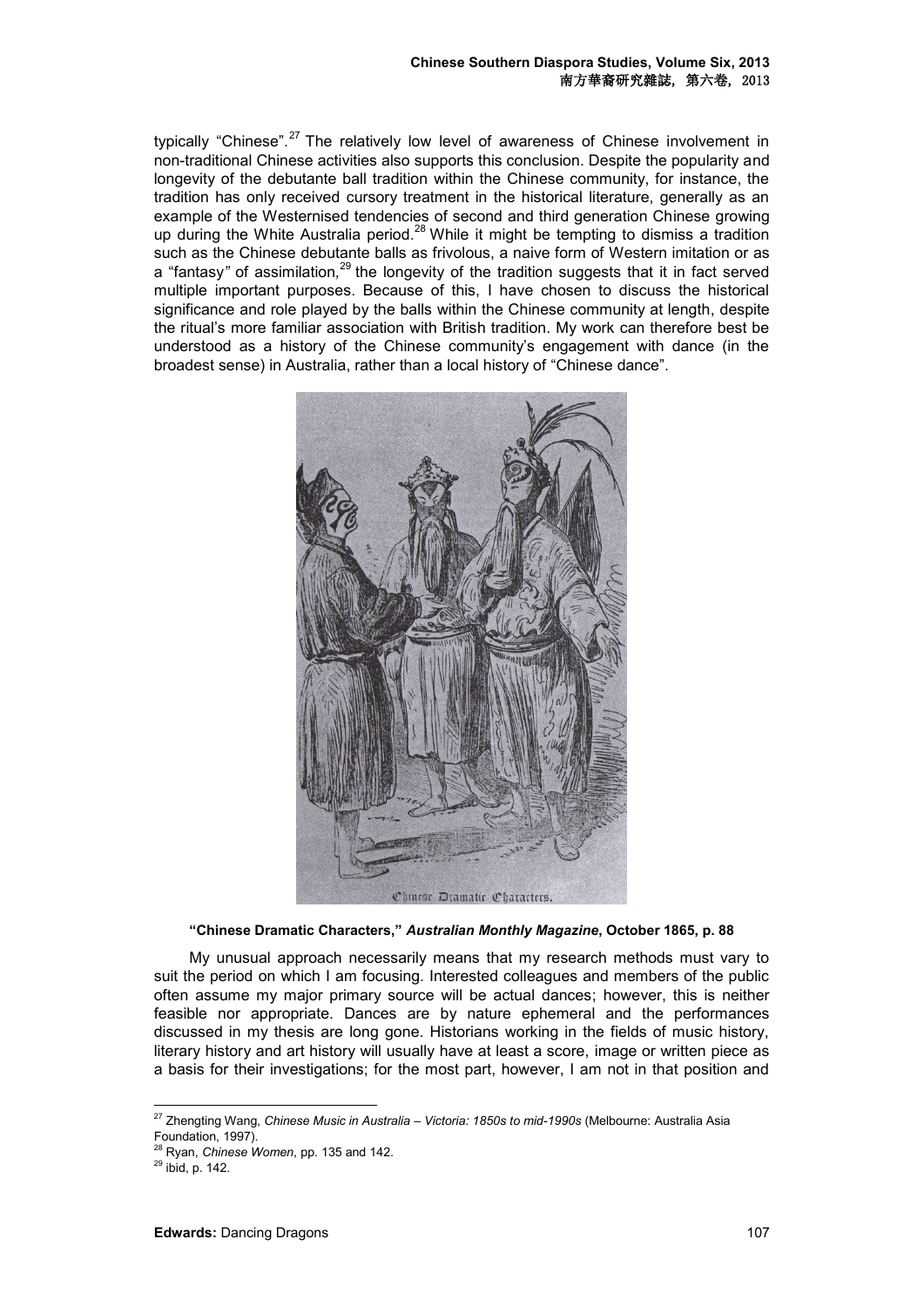must therefore chase fragments left behind in all sorts of archives, piecing everything together as patiently as possible. Despite the absence of recorded dance as a source, I believe there is much to be gained from the sources available by exploring the social dimensions of class, gender and ethnic identity within the Sydney and Melbourne Chinese communities rather than choreography, dance structure or genre, and I have frequently been surprised by how much material is out there waiting to be examined.

The Chinese who arrived in the mid to late nineteenth century left very few written records of their own. Government archival documents, digital repositories, such as Trove from the National Library of Australia, and newspapers have thus contributed significantly to my body of research. I am indebted to Tim Sherratt for his creation of a Trove harvester which allowed me to conduct large scale digital "harvests" of articles.<sup>30</sup> This enabled me to gain a critical level of detail to piece together with information found in other kinds of documents such as theatrical licence applications and pictures. Such tools have their limitations, of course, and can create a number of traps for inexperienced researchers. Technical limitations associated with search functions can omit or obscure important results, while financial limitations have delayed the digitisation of some newspapers. Any kinds of analyses done with a computer must be treated critically for a whole host of reasons discussed at length elsewhere; however, the solution is simply to be aware of these problems and take reasonable precautions to prevent or minimise them*.* <sup>31</sup> Nonetheless, it should be apparent that digital history can open up topics that otherwise would be difficult to consider as the basis for historical research projects.

In order to reconstruct the history of the Chinese debutante tradition in the White Australia era – a ritual that has been little researched and of which little evidence has been formally archived – I have also relied heavily on oral history interviews. These are primarily those I have personally conducted with members of the Melbourne and Sydney Chinese community, but also those held at the State Library of New South Wales, the Melbourne Chinese Museum, and, in the rare instance, privately held by relatives or descendants of the interviewee.<sup>32</sup> During this process, I suddenly found myself on the same turf as the sociologist or anthropologist, attempting to gain the trust of the Chinese community for the purpose of academic research. My motivations for conducting research frequently came up and I was often asked why I was interested in Chinese Australian history, particularly something as seemingly unimportant as debutante balls. 33 Reference to my part-Chinese heritage tended to satisfy the questioner – indeed, our shared ethnic heritage meant I was often granted insider status by my participants and expected to understand things that an "outsider" would not. This was a tremendous privilege that enabled me to ask questions I would otherwise not have been able to and, in return, gave me valuable insights into the social lives of Chinese growing up in the White Australia era.

However, this shared trust has the potential to complicate my research later on, for the priorities of a researcher and that of the members of a community are generally quite

<sup>&</sup>lt;sup>30</sup> To access these tools, see "Trove Tools," WraggeLabs Emporium, available online at

http://wraggelabs.com/emporium/trove-tools/, accessed 10 March 2011.

<sup>&</sup>lt;sup>31</sup> See, for instance, Lena Roland and David Bawden, "The Future of History: Investigating the Preservation of Information in the Digital Age," *Library and Information History*, 28.3 (2012): 220–36, particularly the discussion at pp. 228–31; Daniel J. Cohen and Roy Rosenzweig, *Digital History: A Guide to Gathering, Preserving, and Presenting the Past on the Web* (Philadelphia: University of Pennsylvania Press, 2005).

<sup>&</sup>lt;sup>32</sup> Among the most well-known oral histories recorded by others that I have so far included and can be found in publicly available archives are those of Beryl Yip, interviewed by Judy Wing, 1996, MLOH 273, Tape 18, Side B, State Library of NSW; Albert Leong, interviewed by Shirley Fitzgerald, 1996, MLOH 273, Tape 1, Side A, State Library of NSW; William Sang Fong, interviewed by Sophie Couchman, 9 November 2010, Chinese Museum Oral History Collection; Alfred Whee, interviewed by Sophie Couchman, 21 September 2010, Chinese Museum Oral History Collection. I have chosen not to include exhaustive details of all interviews studied and conducted while at this incomplete stage for reasons of practicality and ethics.

<sup>33</sup> For a pertinent and personal discussion about ethical considerations within the context of conducting research within the Chinese American community, see Melford Weiss, "The Research Experience in a Chinese-American Community," *Journal of Social Issues*, 33.4 (2010): 120–32.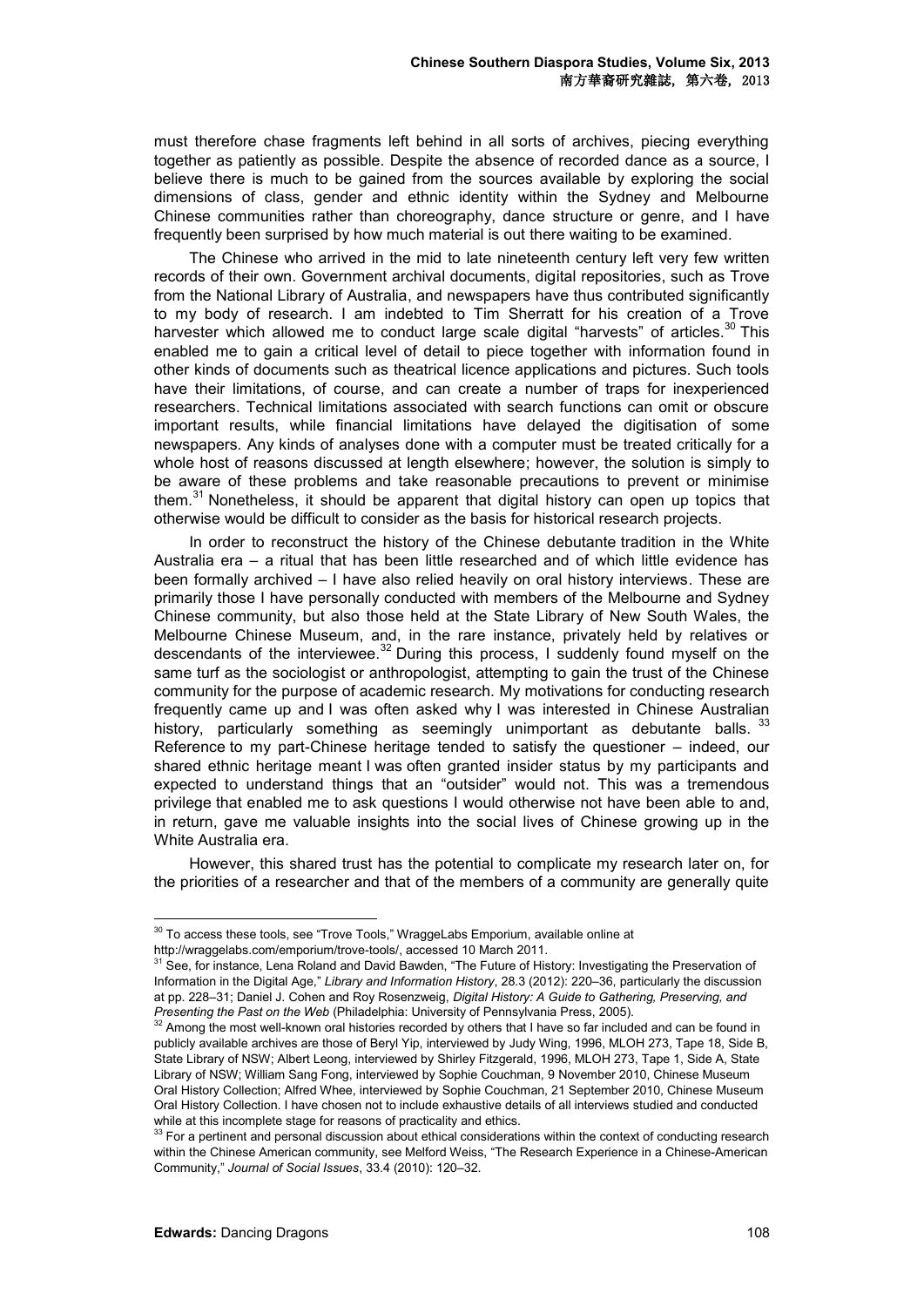distinct. $34$  I was reminded of this when one of my participants suggested that my line of questioning (which focused in-depth on one major social event, the debutante ball) reflected more closely what was of personal interest to him and enabled him to go into greater detail about important aspects of the Chinese community about which other scholars had apparently not thought to ask. He explained that this must be my "Chinese instinct" – that because I was already seen to possess a Chinese Australian "mentality" I was moving beyond the traditional ethnographic agenda of Western researchers. This implied trust was both flattering and disconcerting. What would this person, for whom I had gained a healthy respect and admiration, think of my final research conclusions? Could I be seen as alienating or betraying my participants if I structured my analysis around academic rather than community-specific concerns?



**A Young Chinese League debutante set performing their choreography at the St Kilda Town Hall, Melbourne (courtesy Len Quon)**

There has been much scholarly discussion on the question of how to ethically pursue a scholarly agenda through the use of oral history while respecting participants' own interpretations of their lives.<sup>35</sup> After all, the interviewer's perception of their own role may range from distanced observer to political advocate, while participants, of course, have their own reasons for recording their stories. When the goals of the respective sides do not align, the appropriate solution is not always immediately apparent. As K'Meyer and Crothers note, the participant may not, for instance, understand why the interviewer continues to return to remarks which seem irrelevant to what he or she believes is the central topic of discussion.<sup>36</sup> However, it might also be the case that the interviewer is, in fact, inappropriately overriding the participants' interpretation of their experience or dismissing a legitimate perspective because it does not fit the interviewer's agenda. $37$ 

 $34$  Weiss discusses this issue at length, see Weiss, "The Research Experience", pp. 120–32.

<sup>&</sup>lt;sup>35</sup> See for instance, Tracy E. K'Meyer and A. Glenn Crothers, "If I See Some of This in Writing I'm Going to Shoot You': Reluctant Narrators, Taboo Topics and the Ethical Dilemmas of the Oral Historian", *The Oral History Review*, 34.1 (2003): 71–93; Steven High, "Sharing Authority: An Introduction," *Journal of Canadian Studies*, 43.1 (2009): 12–34; Lorraine Sitzia, "A Shared Authority: An Impossible Goal?," *The Oral History Review*, 30.1 (2003): 87–101; Lorina Barker, "'Hangin' Out and Yarnin'': Reflecting on the Experience of Collecting Oral Histories," *History Australia*, 5.1 (2008): 1–9.

<sup>&</sup>lt;sup>36</sup> K'Mever and Crothers, "'If I See Some of This in Writing I'm Going to Shoot You."

<sup>&</sup>lt;sup>37</sup> High, "Sharing Authority: An Introduction," p. 15. For a pertinent discussion of the difficulties inherent in sharing authority within the context of oral history, see Linda Shopes, "Commentary: Sharing Authority," *The Oral History Review*, 30.1 (2003): 103–10.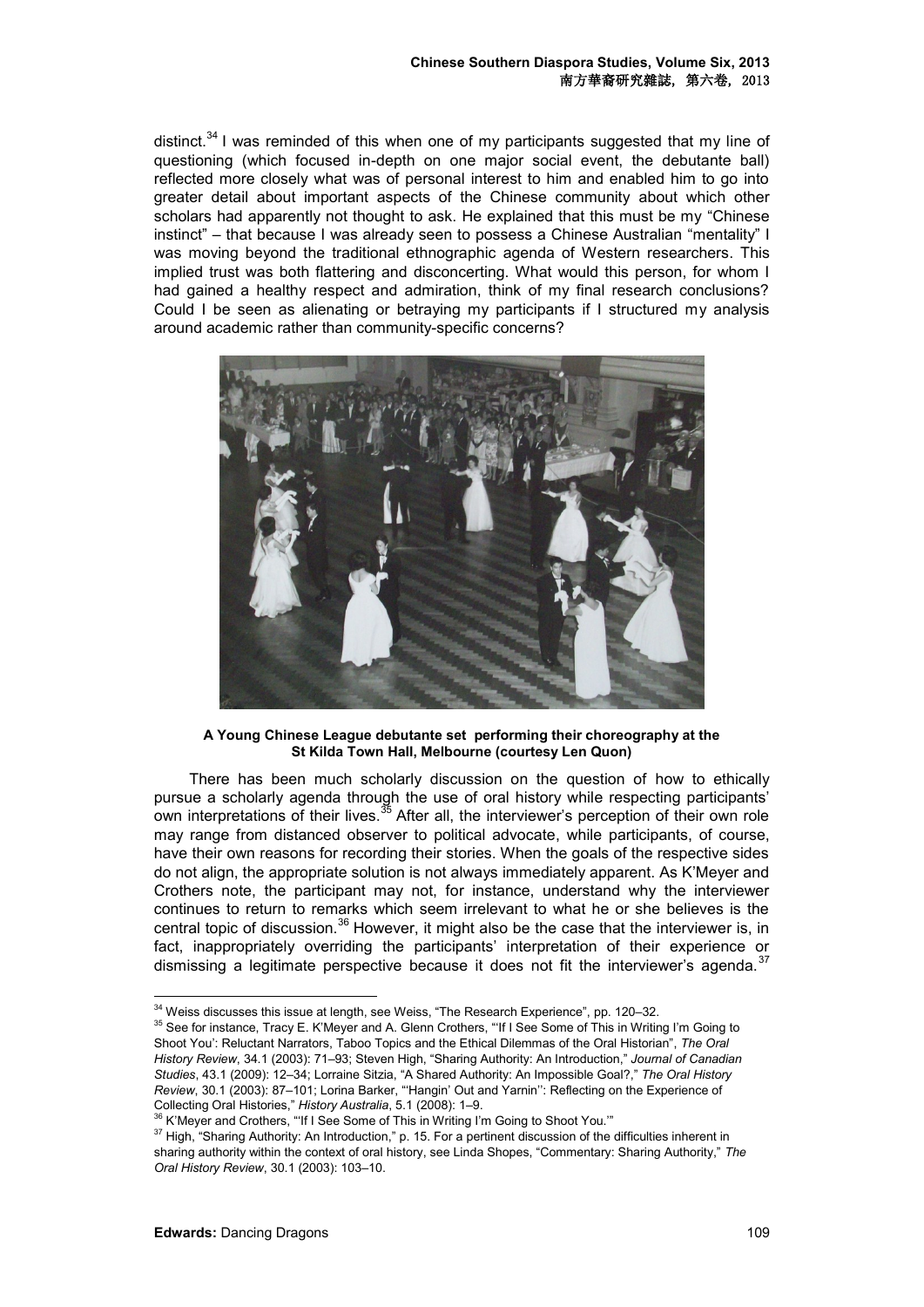Such a situation is obviously problematic, hard to recognise and therefore difficult to resolve. Nonetheless, simply being mindful of these issues, one hopes, goes some way towards helping to prevent misunderstanding. I have given all my participants the chance to edit their transcripts for accuracy and potentially flag areas of concern before processing the interview material. So far, I have had few problems with this approach; however, I suspect that the tedious nature of reading back through a long document will have encouraged some participants simply to "skim over" significant paragraphs and hope for the best. Time will tell whether this will develop into a significant issue.

Equally important is the editorial process. Decisions around how much editing is required to create a clear and meaningful text from the interview transcripts – to preserve a sense of the exchange without the distractions of asides and clarifications – exist alongside concerns about confidentiality and defamation.  $38$  How much background context should be included and how should this information be incorporated? Such decisions dramatically affect the balance of voices and must be considered carefully if both the academic and participant community is to accept the final account as valid.<sup>39</sup> As Rebecca Jones reminds us, the construction of the final product is a joint responsibility and requires the negotiation of power dynamics as much as it does content.<sup>40</sup> Editing is difficult not only because of the challenges involved in reducing many voices down to one, but also because one becomes acutely aware of the incomplete and at times unreliable nature of the archive and how this too affects the final interpretation of the whole.

In making these vital choices, it remains up to the historian to maintain awareness of the ways in which the participants' memory has been informed and influenced by formally learned accounts of history.<sup>41</sup> My interviews with the Chinese Australian community suggest that the uplifting narrative of the multicultural era, which tends to contrast "bad" White Australia with the present day, has had a profound effect on the collective memory of the local Chinese community.<sup>42</sup> My focus on celebratory social events allows considerable room for participants to avoid discussing personal and institutional discrimination if they so desire, but those who have discussed such issues have often qualified their responses by emphasising how much better things have become since multiculturalism was introduced, even while acknowledging instances of discrimination that occurred during this period. $43$  Museum culture has also affected the experience of conducting oral history with local Chinese. The questioning of my interest in debutante balls by participants often contrasted with their assumptions of my interest in dragon dance, highlighting the way in which the government-funded visual dominance of dance icons such as dragons has affected the Chinese community's own expectations of a historical researcher.

Studying the way the personal interacts with the institutional is, indeed, a complex challenge and positioning such a study within a global body of scholarship presents yet another. Indeed, one of the most glaring anomalies in the field of Chinese Australian history has been its almost complete lack of engagement with histories of the wider

<sup>&</sup>lt;sup>38</sup> For a discussion of these issues, see Rebecca Jones, "Blended Voices: Crafting a Narrative from Oral History Interviews," *The Oral History Review*, 26.1 (2004): 44–51.

<sup>39</sup> Richard Cándida Smith, "Publishing Oral History: Oral Exchange and Print Culture," in *Thinking About Oral History: Theory and Applications*, ed. Thomas L. Charlton, Lois E. Myers and Rebecca Sharpless (Lanham, MD: Altamira Press, 2008), p. 171.

<sup>40</sup> Jones, "Blended Voices," p. 49.

<sup>41</sup> Alice M. Hoffman and Howard S. Hoffman, "Memory Theory: Personal and Social," in *Thinking About Oral History: Theories and Applications*, ed. Thomas L. Charlton, Lois E. Myers and Rebecca Sharpless (Lanham, MD: Altamira Press, 2008), pp. 51–2.

<sup>42</sup> Most migration histories follow the outline described in Catriona Elder, "Immigration History," in *Australia's History: Themes and Debates*, ed. Martyn Lyons and Penny Russell (New South Wales: UNSW Press, 2005), pp. 98–115.

<sup>&</sup>lt;sup>43</sup> Wilton discusses related issues in "Chinese Voices, Australian Lives".